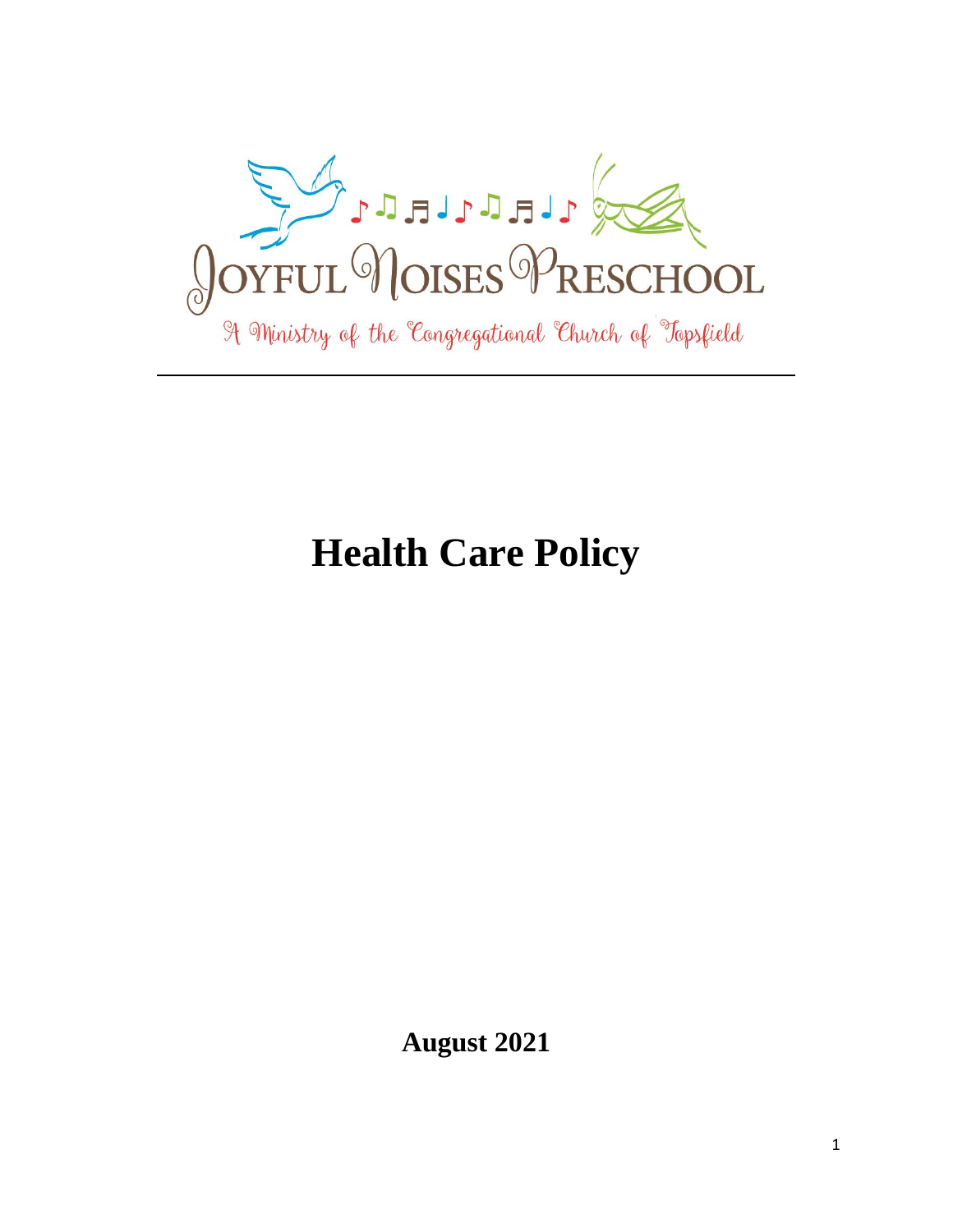## **JOYFUL NOISES PRESCHOOL HEALTH CARE POLICY**

## HEALTH CONSULTANT

Our Health Care Consultant is: Margaret Berenson, BSN, RN. Her contact information is available through the Director.

## **ALLERGIES**

Joyful Noises Preschool is a "Nut-Free School". Although there is no way to guarantee a totally nut-free environment, we ask that parents do not pack any lunch or snack items that contain nuts, peanut butter, nut oils, etc. or foods that are produced on a "nut-line" and may contain peanut residue. Teachers will check snacks and lunches each day. If food is brought in that contains these products, the products will be sent home. Parents should read all labels on foods sent to school to ensure they are nut-free. In the case of other allergies, individual Health Care Plans will be discussed and implemented as needed.

# DAILY HEALTH CHECK

It is vitally important that children attend JNP in a healthy condition. For these reasons we ask parents to do a daily health check of their children before bringing them to school. This shall include:

- 1. Visual inspection of body, checking for cough, excessive and uncontrollable runny nose, any bodily discharge from eyes, ears or open wounds.
- 2. Checking the child's temperature to be sure they do not have a fever over 100 degrees
- 3. Making sure child is not experiencing any gastrointestinal issues like diarrhea.
- 4. Making sure they are feeling well, are alert and responsive and able to participate in school activities

## INJURY & EMERGENCY PROCEDURES

- 1. Staff will assess the child's injury
- 2. If injury is minor, first aid will be administered by a trained staff member and an accident report will be filled out and given to the parent or guardian for a signature. A copy of the report will be made if requested by parent, the original will go in the child's file.
- 3. If professional health care is needed, a parent or person designated on the child's emergency form will be called and asked to take the child to their own doctor or the hospital.
- 4. If parent or designated person cannot be reached the school's health care consultant will be called.
- 5. If the situation is an extreme emergency, 911 will be called while appropriate first aid or CPR procedures are performed. Then a parent or designated person will be called.
- 6. A staff member will accompany the child in the ambulance (if unable to reach parent or designated person) and will bring all pertinent health information and authorization and consent form.
- 7. If poison or suspected harmful chemical has been ingested, the Poison Control Center will be called. Then calls to parent or designated person, and ambulance will be called as above.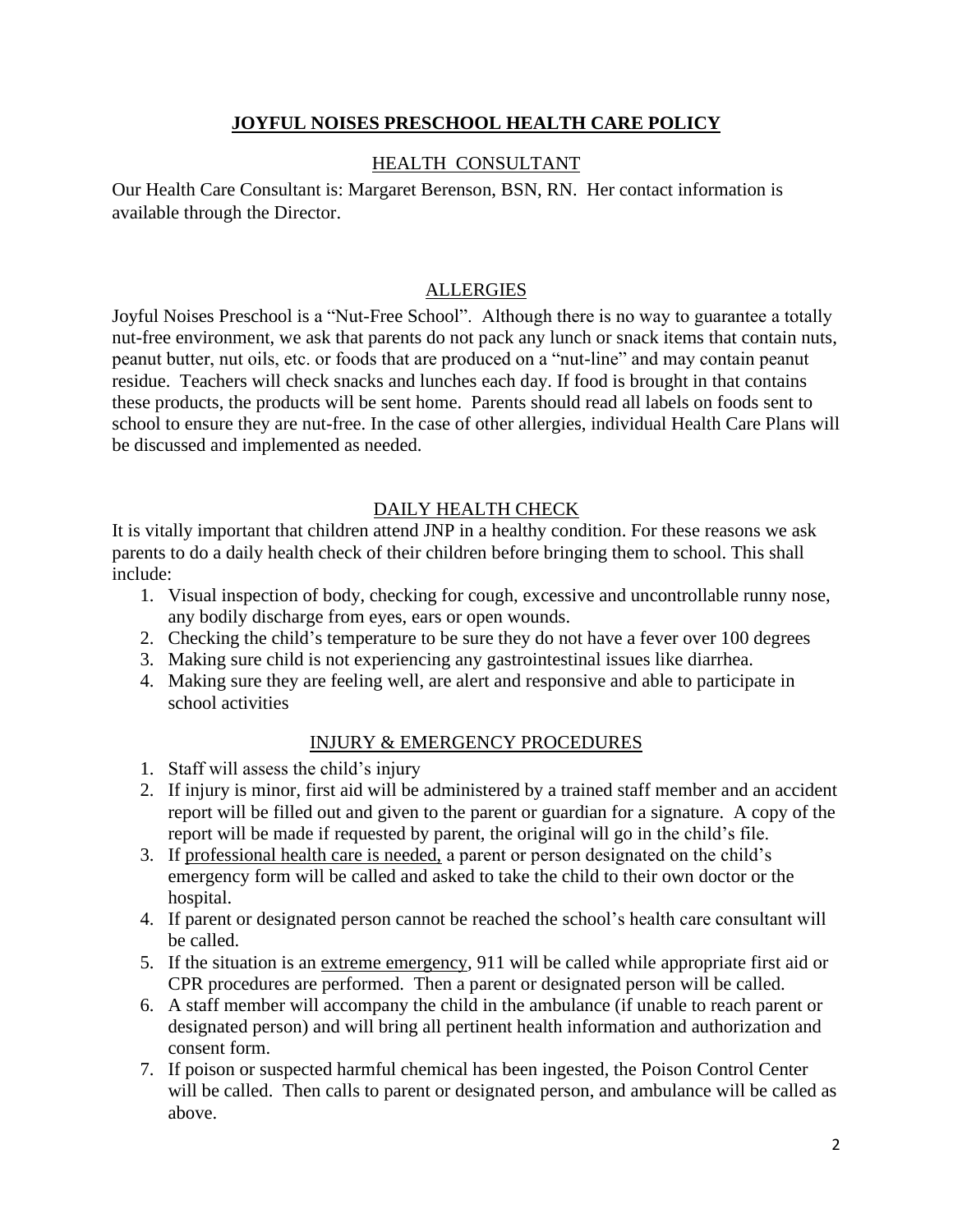## MANAGING INFECTIOUS DISEASES AND ILLNESS

For the health and well-being of your child and others at school:

- 1. An updated physical examination form must be kept on file. These physicals are good for one year after the date of the exam. No child is allowed to enter or remain in school without a recent physical.
- 2. Immunizations for children are required as set by the Massachusetts Department of Public Health. If a child has a medical or religious exemption, appropriate documentation is required and additional exclusions shall apply.
- 3. Children need proof of lead screening to attend school.
- 4. All children are expected to attend school in good health.

# GUIDELINES FOR ILLNESS EXCLUSIONS

Our goal is to provide a healthy environment for children. Children are expected to come to school healthy, willing and able to participate and go outside daily. To achieve this goal, children should not be sent to school if they are exhibiting the following symptoms. If your child develops any of these symptoms while at school, you will be contacted to take your child home and your child will be isolated until picked up. The following recommendations are guidelines and individual variations should be considered on a case by case basis.

- 1. A child with a fever of 100 degrees or higher.
- 2. Persistent, unmanageable cough and/or thick, opaque nasal discharge (child unable to blow own nose or cover mouth).
- 3. A child who is lethargic, unwilling/unable to participate or not taking fluids.
- 4. A child with a severe or croupy cough.
- 5. A child with red, crusty, leaky eyes should seek medical advice and may need antibiotics.
- 6. A child with a bacterial infection such as streptococcal, may not return until he/she has been taking antibiotics for 24 hours.
- 7. A child with a viral infection may return when symptom free or as directed by a medical professional.
- 8. A child that has two or more watery stools in one day.
- 9. A child who is continuously inconsolable and not able to be comforted by staff.
- 10. A child who is vomiting should not be in school or childcare.
- 11. A child with an unusual or infected skin rash with crusts, itching and/or drainage should be seen by a physician for evaluation. If contagious, the rash must be healed or noncontagious before returning to school.
- 12. A child or members of that child's family has been exposed to a person with a virus meeting the criteria of epidemic or pandemic. He/she shall remain out of school for the required quarantine time as directed by the DPH, CDC or another official agency overseeing this outbreak.

When a child in school has been diagnosed with a communicable illness including hepatitis, measles, mumps, meningitis, diphtheria, rubella, salmonella, giardia, tuberculosis, shingles and varicella (chicken pox); the school will notify families with a Medical Alert and a report to the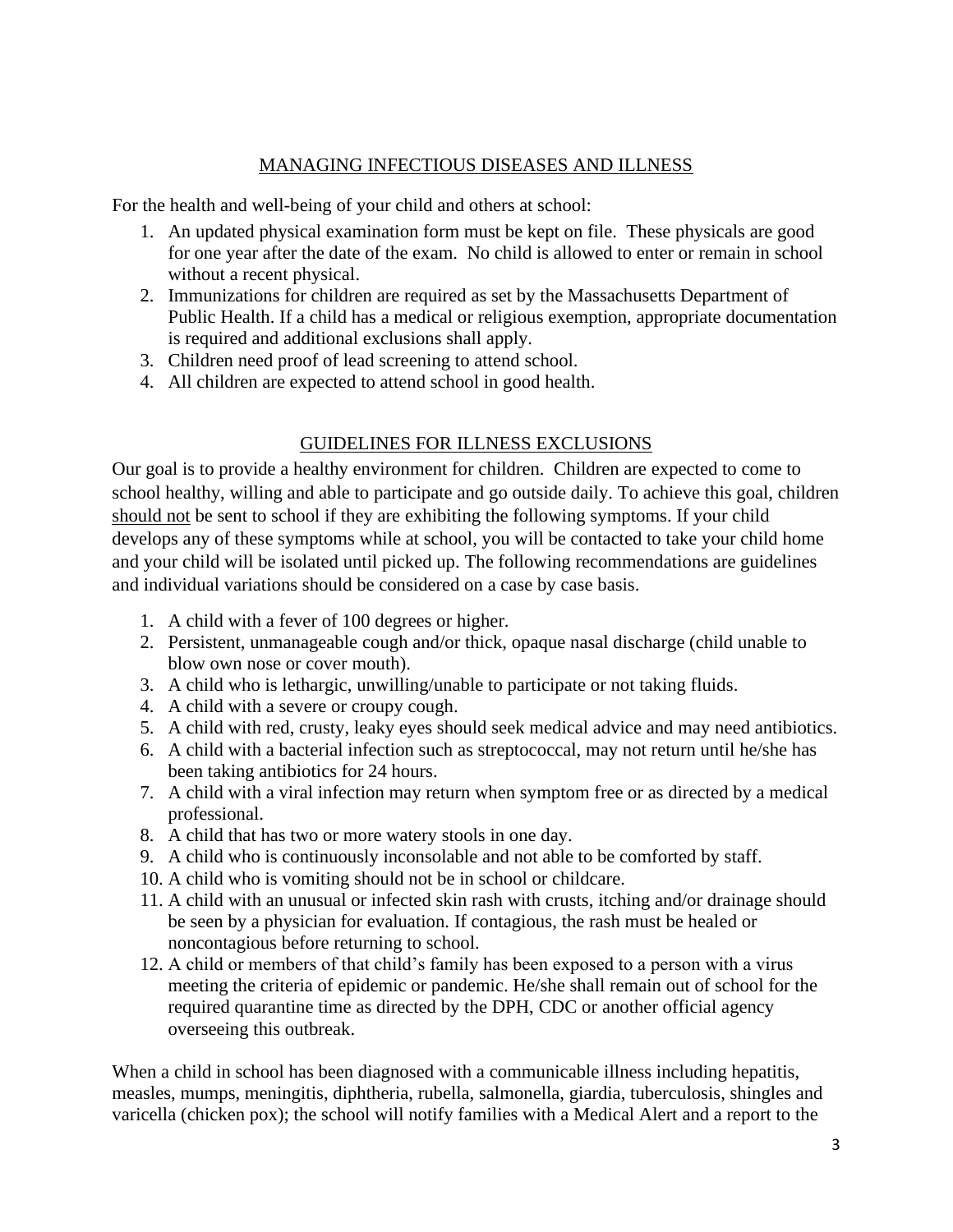local public health office. A diagnosed child must be excluded from the program for the period of time prescribed by the child's physician or by local public health office

# **Children may return to school after an illness if**:

- They have been fever and symptom free for 24 hours without over the counter medication
- They do not pose a threat of spreading infection to other children
- They have had a 24-hour course of antibiotics
- They have obtained documentation from a medical professional indicating the child is cleared to return to school.

# PLAN FOR ADMINISTERING MEDICINE

Joyful Noises Preschool will work to the best of its abilities to meet the medication needs of the child as ordered by his/her physician.

Medication, whether prescription or non-prescription, with the exception of topical nonprescription medication as stated below, may be administered to a child only with written parental authorization and written order of a physician. Medication will be stored out of children's reach.

## **Prescription medication**

- All medication will be administered only if in the original prescription container with appropriate label affixed.
- The parent will sign an Authorization for Medication form, which will include the name of the medication, time to be administered and exact dosage amount. This form also includes a log of each time the medication is administered and will be placed in the child's file once medication administration is complete.
- A note signed by the parent and containing this information is also acceptable and should be attached to a blank form.
- Teachers will only administer medication which has already been used at least once by the parent or guardian.

## **For non-prescription medication**

- A written and signed order of the physician-stating name of medication, dosage, and criteria for administration is required.
- This will be for no more than one year from the date it was signed.
- Written parental authorization is also required.
- An attempt will be made to contact the parent before the medication is administered, unless a child needs medication urgently or when contacting the parent will delay appropriate care unreasonably.
- Parents will be notified each time a non-prescription medication is applied to a diaper rash.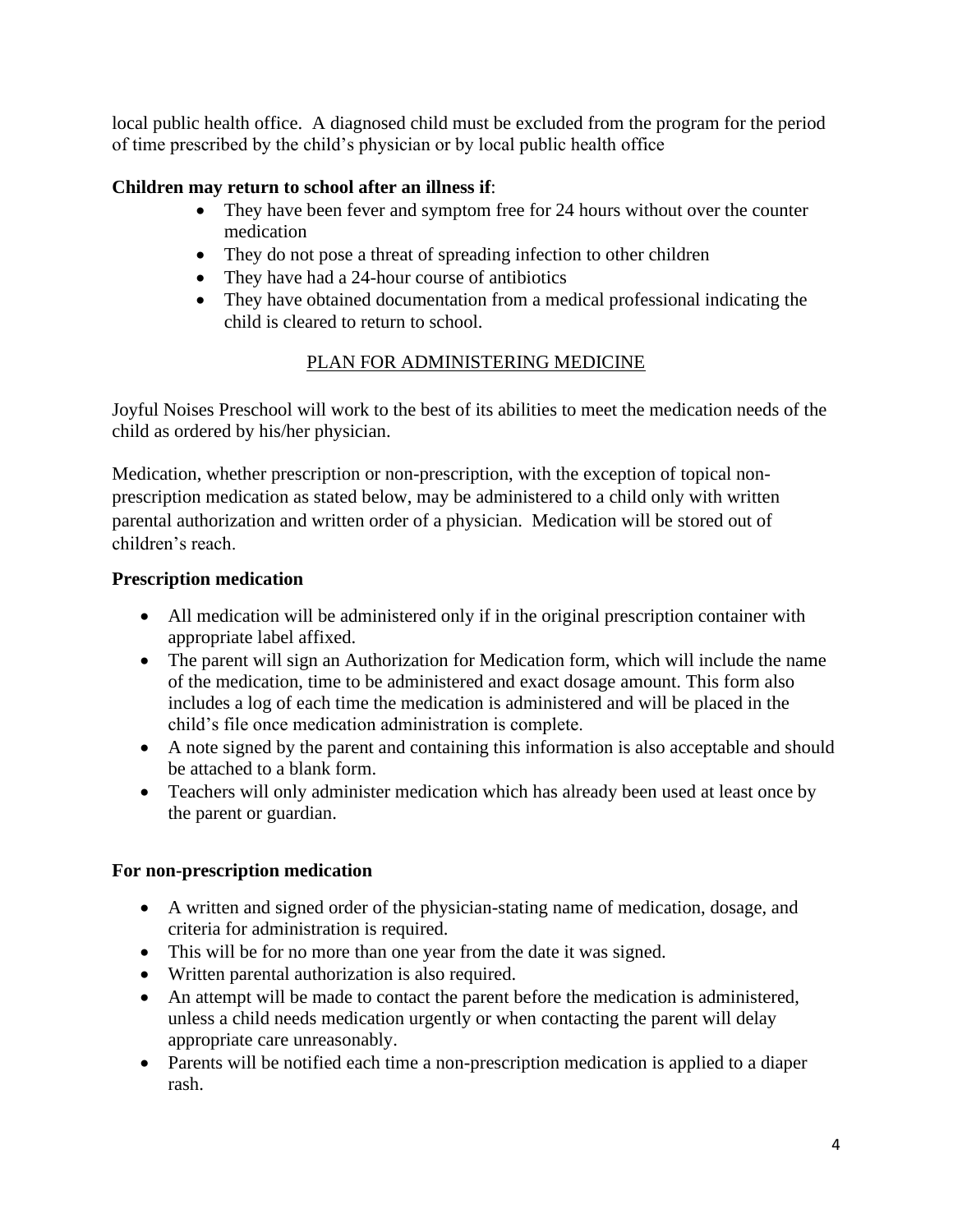• This does not apply to topical non-prescription ointments like sunscreen and bug spray which are applied to skin free of wounds, rashes or breaks.

# **Topical non-prescription medications/ointments**

- Topical non-prescription medications such as petroleum jelly, diaper rash ointments, and anti-bacterial ointments, which are applied to wounds rashes, or broken skin, must be in the original container and used only for an individual child. Parent will be notified when the above are used.
- The container will be labeled with the child's name and only administered with written parental permission.
- A signed parental authorization, listing the specific topical medication and the criteria for administration must be completed.
- Medication will not be administered contrary to the directions on the original container unless so authorized by written order of the child's physician.
- Sunscreen and bug spray must be labeled and provided by the parents.
- All medications brought to school must be brought in its original container with the child's name, the name of the drug and instructions for administration and storage.
- All medications will be stored under proper conditions for sanitation, preservation, security and safety.
- All unused or expired medication will be sent home.
- Topical non-prescription medication such as sunscreen and other ointments which are not applied to open wounds, rashes or broken skin may be generally administered to a child with written parental authorization.
- Individual containers do not have to be used for each child and a log does not have to be kept when using topical non-prescription medications as described in the previous sentence.

# ATTENDANCE AND HEALTH POLICIES

The parent or the person on the emergency contact list must always be available by phone during school hours. It is the parent's responsibility to have someone available who can come to the school for emergencies or for a sick child.

Please call/email the school if your child will be absent or has a communicable illness. This communication is necessary to inform teachers and families of illness and absences. We will make every effort to reach out to families when children are absent. If Medical Alerts need to be posted, your child's identity is always protected.

# EMERGENCY MANAGEMENT PLAN

- In the case or fire, natural disaster, loss of power, loss of heat, loss of hot water, or situation (chemical spill, bomb threat) necessitating evacuation of the building, teachers will follow the stated evacuation procedure below.
- Evacuation procedures: the caregiver in charge when evacuating shall take: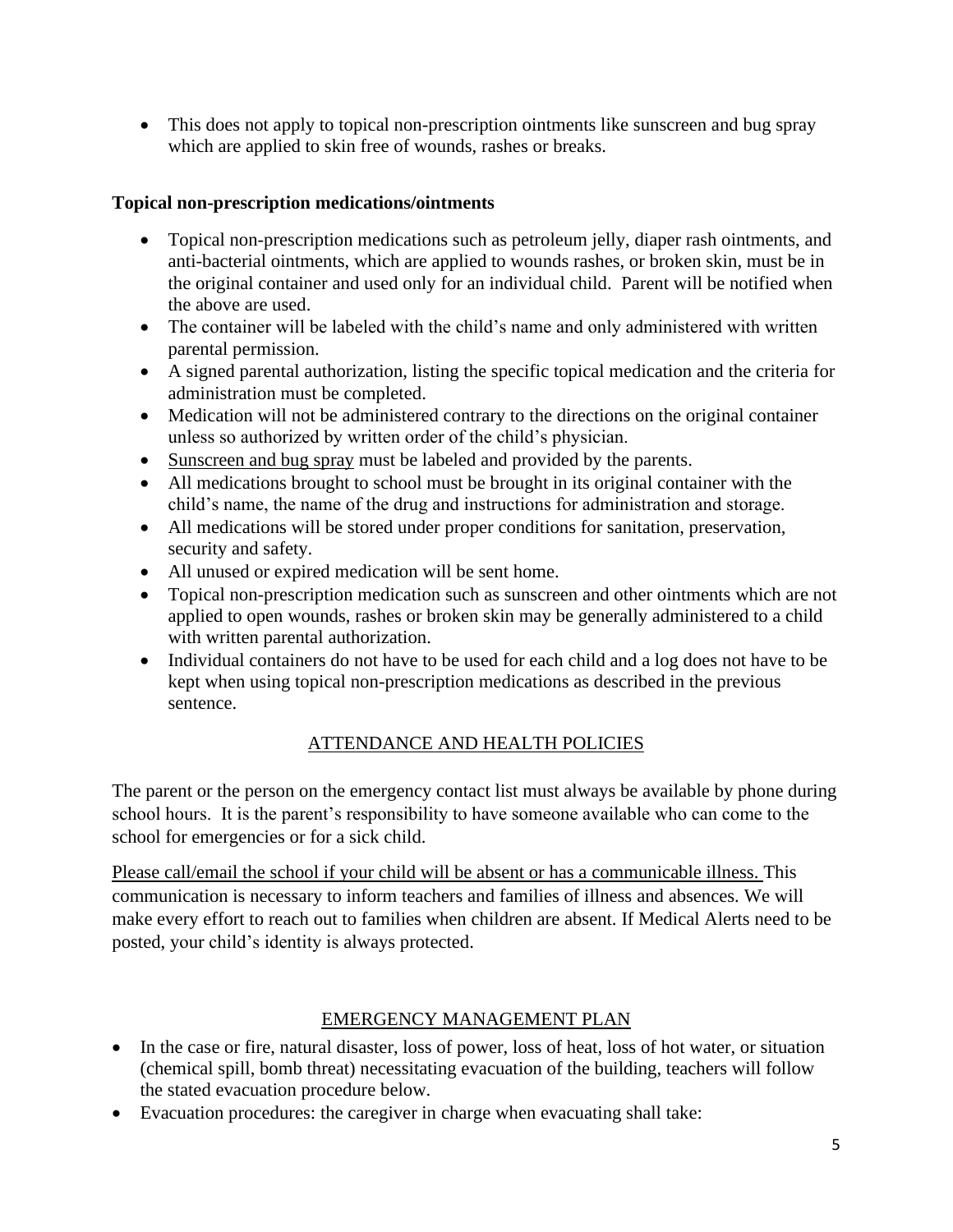- Accurate attendance lists.
- Account for all children and staff so that no child is left behind or missing take attendance prior to leaving the building and once out of building.
- Bring any medications/supplies and emergency records.
- The class will meet at the end of the parking lot at our designated meeting place.
- The Director and/or staff will remain with children after evacuating at all times.
- The Director will contact parents and emergency personnel after evacuating the children to safety, if needed. The Director will use her cell phone to contact the fire department and other appropriate authorities.
- The Director and the floating teachers will help the Toddler and any children with special needs.
- The Director or person in charge will document the date, time, and exit route used and the number of children evacuated.
- Escape routes are posted next to the exits in every classroom.
- If alternate shelter is required, the children will then be taken by foot to the Gould Barn at the end of the parking lot. Parents will be notified by phone to arrange pick up if needed.
- In the event of exposure to toxic materials or gases, and a physical examination is recommended, children will be transported by emergency vehicle to Beverly Hospital 85 Herrick Street Beverly, Mass. where they will be examined and parents/emergency contacts will be notified.
- If the environmental emergency is more widespread and encompasses a large area, a neighborhood, or several homes, due to a non-confined environmental threat, e.g. toxic fumes from a spill, floodwaters, brush fire, etc. and the children cannot remain in the area, the children will be brought to St. Rose Parish, 12 Park Street, Topsfield, MA on foot and with buggies where they will remain accompanied by caregivers while parents/emergency contacts are notified and arrangements for either transportation home or a continuation of care are made.
- In the event of a major environmental hazard that necessitates a larger area evacuation, several neighborhoods, a city/town or geographical area, due to large non- confined hazard, e.g. a nuclear incident, earthquake, children will be transported as directed by Mass Emergency Management Crisis Teams and/or Topsfield Fire Dept. The children would be transported by bus from the NRT bus company (978-794-3136) where they will remain accompanied by caregivers while parents/emergency contacts are notified and arrangements are made for their pick up.
- In the case of a power outage, the school will be closed if it is determined by appropriate authorities that power/utilities cannot be restored within one hour. Parents will be notified using a cellular phone and Remind app.
- In the case of a loss of heat, the Director will monitor the building temperature. If the temperature falls below 65 degrees and the water temperature below 120 degrees, and/or it is determined that the heat will not be restored within one hour, the school will be closed.
- If the immediate conditions pose a threat to the health and safety of the children, the school will be closed and procedures described for alternate shelter will be followed.
- In the case of a loss of water, the school will be closed unless it determined that the service could be restored within one hour.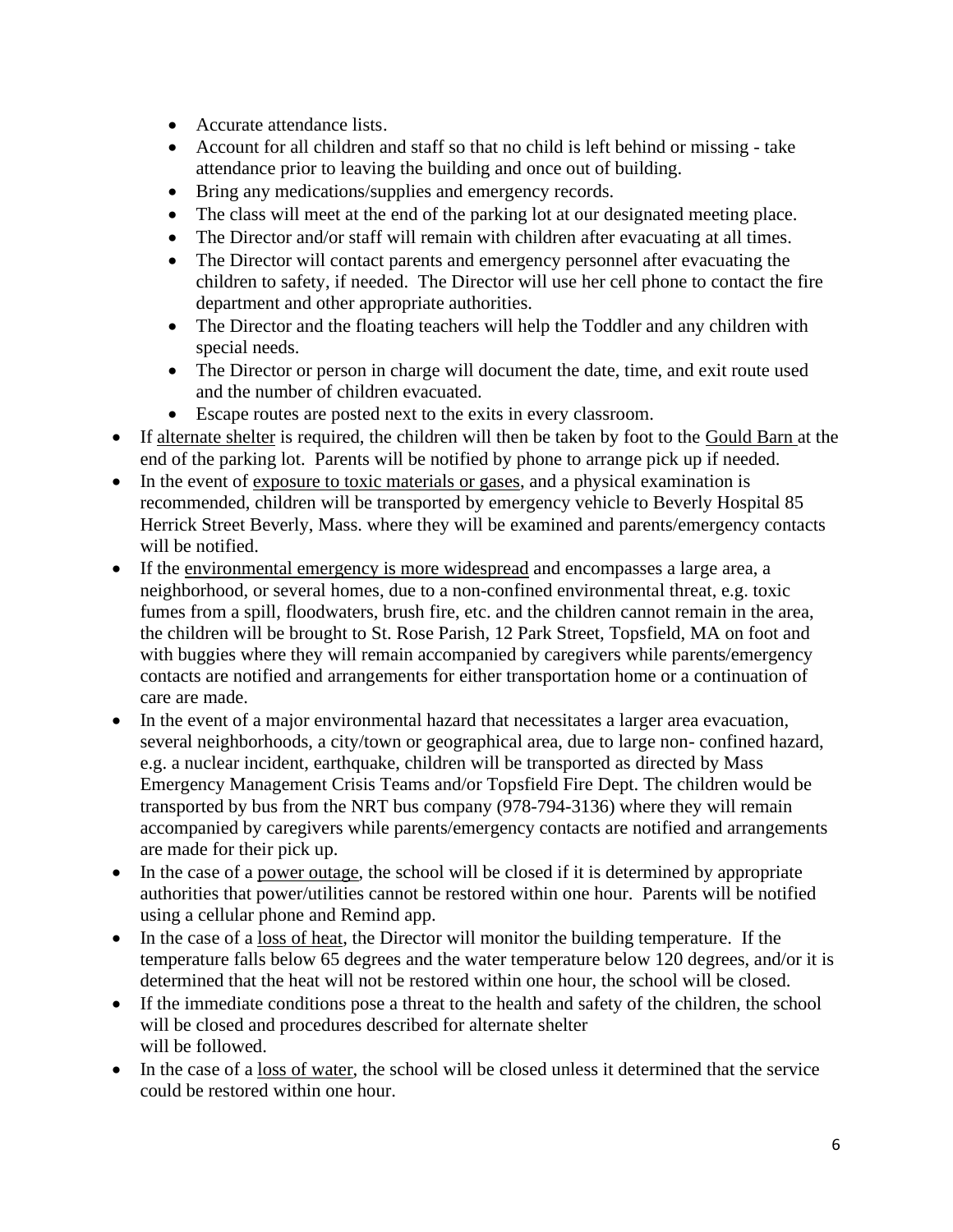- In any case of school closing, the school will only be reopened once the effected service is restored and the appropriate agency has given assurances that the problem has been completely remedied.
- All above stated policies are subject to modification as specific circumstances dictate at the time of the emergency situation.
- Sheltering in Place shall occur in the event of severe weather alerts, emergencies creating power outages, loss of heat or water. Children and teachers will remain in classrooms, draw shades and allow coats and blankets to be used/worn. Stories, songs, manipulatives and drawing materials will be used to comfort children. Bottled water, extra snacks, disposable plates, utensils, napkins, extra clothing and diapers are always available at the school. Town water is used and available for handwashing and toileting. Flashlights are located in all classrooms. Battery operated smoke detectors are available at the school. Cell phones will be used to contact families should the situation require children to be picked up to go home in the event that the temperature drops below 65 degrees or water is no longer available. Local authorities shall be contacted for guidance and building landlord will be contacted for facility management. Should the situation worsen, staff and children will move to interior classrooms, bathrooms, hallway or other rooms without windows.
- In the event of a potential threat from an intruder inside or outside the program, the director will contact local authorities immediately by land line or cell phone. The director will notify staff of a lock down or evacuation by cell phone and Remind app and when the situation has ended. The director will verify that all classrooms are secured as best possible. Staff will keep children in their classrooms, close and barricade doors, draw shades and turn off lights. Children will gather on the floor away from doors and windows, remain quiet and out of sight lines from the door. Should the situation worsen, staff and children will move to interior classrooms, bathrooms or hallway additionally children can be moved to the Library, Parlor and Chapel upstairs where blinds can also be drawn and bathrooms easily accessed. Finally, if the intruder enters the building children shall leave the building and meet at the Gould Barn. Attendance will be taken by teachers before and after evaluating the building.
- A Disaster Kit shall contain extra supplies of snack, water, first-aid, diapers, flashlights, stories and activity materials. This shall be kept up to date.
- In the event of a Missing Child, the assistant director will first search the school, then additional areas of the building and finally the outdoor areas. If the child is not found local authorities and parents will be called by the director. If a child goes missing the school will increase attendance taking before and after leaving classrooms and outdoor areas, at nap time and after nap. If a child goes missing on a local walk, the same procedures shall be used.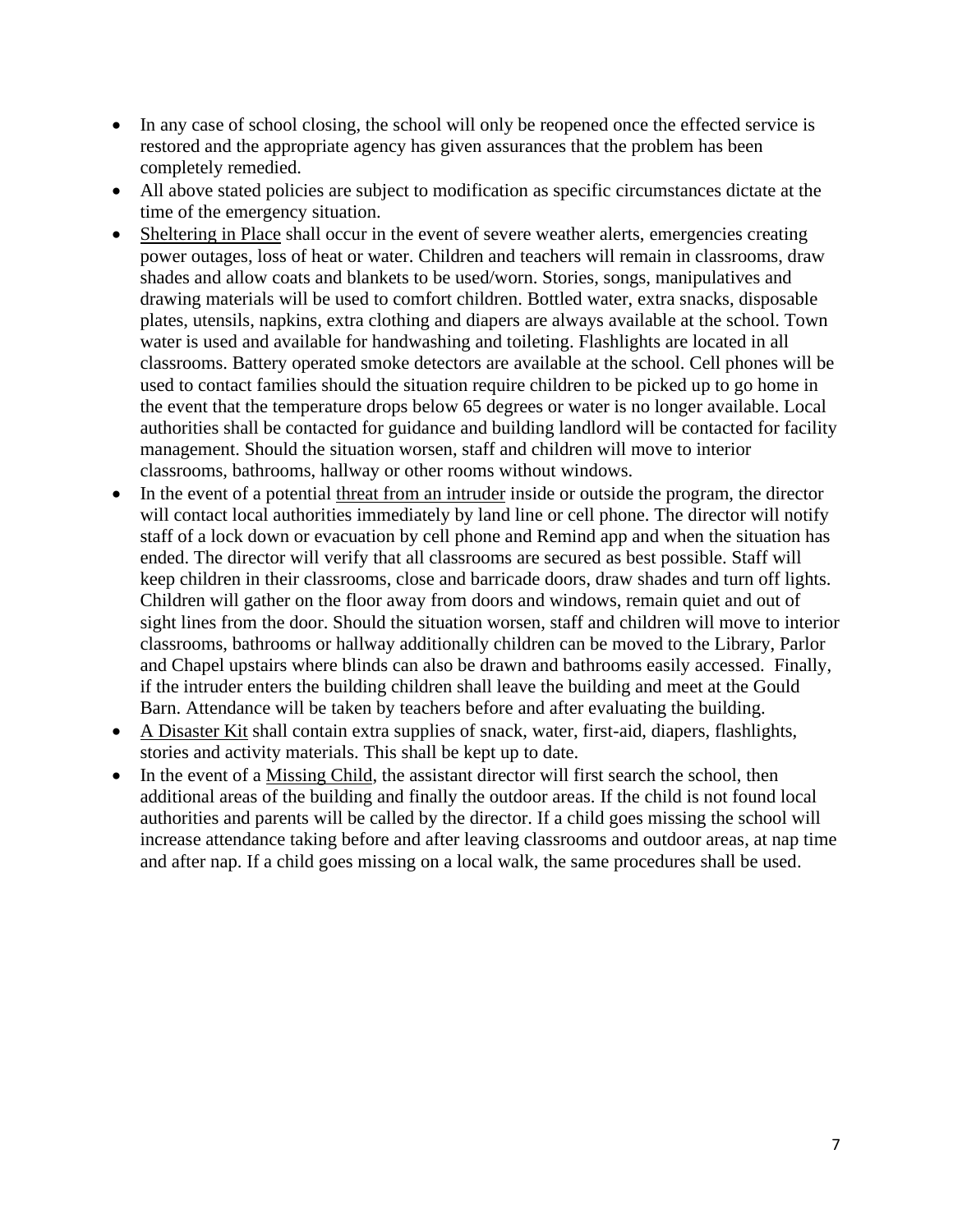# **EPIDEMIC, PANDEMIC & EMERGENCY HEALTH CLOSURE POLICY**

#### HOURS OF OPERATION

In the event of an epidemic, pandemic or other health emergency situation, the operational hours at JNP may be amended. This will be handled on a case by case basis. When the situation is resolved and officials declare it safe to return to work, JNP will make every effort to resume operations.

#### SCREENING AND MONITORING OF CHILDREN AND STAFF

**Home Self-Screening-** Prior to coming to school all staff, parents, children, and any individuals seeking entry into the school must be directed to self-screen at home as follows:

- 1. Self-screening shall include checking for symptoms including fever, cough, shortness of breath, gastrointestinal symptoms, new loss of taste/smell, muscle aches, or any other symptoms that feel like a cold. Anyone with a fever of  $100.0\text{ or } 1000$  or above or any other signs of illness must not be permitted to enter the program.
- 2. Parents and staff must sign written attestations daily regarding any household contacts with COVID-19, symptoms (e.g., fever, sore throat, cough, shortness of breath, loss of smell or taste, or diarrhea), or if they have given children medicine to lower a fever.
- 3. Individuals who decline to complete the screening will not be permitted to enter the program space.

**Daily School Screening**: Programs must screen all staff and children before they are permitted to enter the school following the requirements below:

- (1) There will be one designated point of entry into the school which is the main entry door #1. No individual is allowed to enter the school until they successfully pass the screening.
- (2) There is one main person designated to conduct all screening activities in the entry area or drive up area. Physical distance will be maintained during this process.
- (3) Health check responses will be recorded and maintained on file.
- (4) We will verbally screen children and parents asking using the EEC required questions. If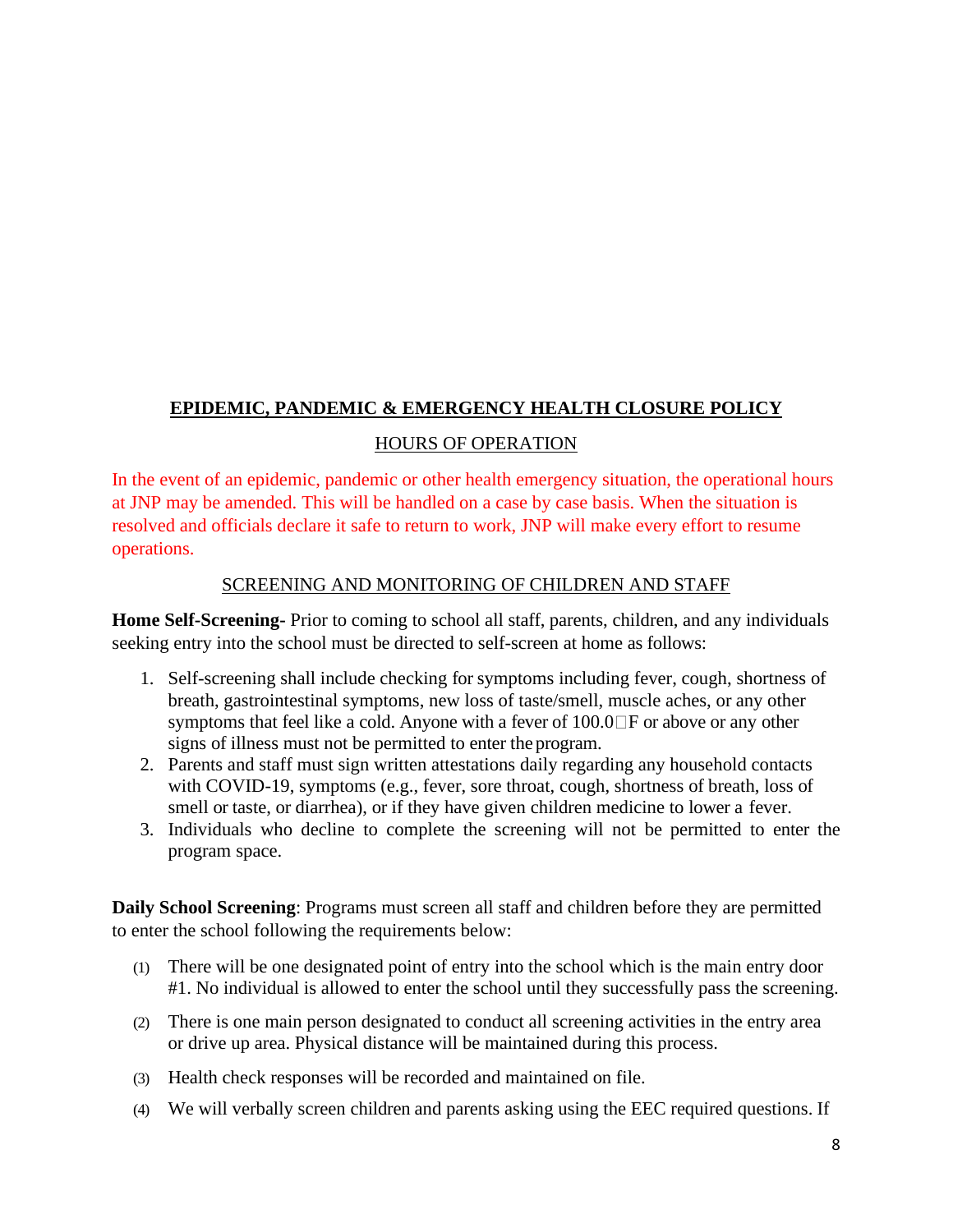any of these questions are "NO", the child must not be allowed to enter the building. The child must return home with their parent or caregiver.

**Regular Monitoring:** Staff will actively, visually monitor children throughout the day for symptoms of illness.

- (1) Children who appear ill or are exhibiting fever, cough, shortness of breath, diarrhea, nausea, and vomiting, abdominal pain, and unexplained rash shall be separated from the larger group and isolated until able to leave the school.
- (2) In the event that a child is experiencing extreme difficulty breathing, bluish lips or face, persistent pain or pressure in the chest, severe persistent dizziness or lightheadedness, new confusion or inability to rouse someone, or new seizure or seizures that won't stop, emergency services will be called immediately.
- (3) Before transferring to a medical facility, the transfer team and/or medical facility shall be notified if the individual is suspected to have COVID-19.

# ISOLATION AND DISCHARGE OF SICK CHILDREN AND STAFF

Planning for Isolation and Discharge An isolation room has been developed in the school where sick children or staff may be isolated until picked up. The room includes an exit to an exterior door where parents will pick up children. PPE (mask, face shield, gloves and gown) shall be worn in this room. Masks shall be made available for staff and children. Contact information for the local Board of Health and Emergency numbers shall be posted.

- 1. If a Child Becomes Symptomatic: JNP will follow the protocols below:
	- a. Immediately isolate the child from other children and minimize exposure to staff.
	- b. Whenever possible, cover children's (age 2 and older) noses and mouths with a mask or cloth face covering.
	- c. Contact the child's parents and have the child picked up as soon as possible.
- 2. If a Staff Becomes Symptomatic: Staff must regularly self-monitor during the day to screen for new symptoms. If new symptoms are detected among a staff member, they must cease child care duties immediately and be removed from others until they can leave.
- 3. If a Child or Staff Contracts COVID-19: Sick children or employees who are COVID-19 positive or symptomatic and presumed to have COVID-19 must not return until they have met the criteria for discontinuing home isolation and have consulted with a health care provider. JNP shall provide necessary contact information to the local Board of Health. If the individual tests positive for COVID-19 but is asymptomatic, isolation may be discontinued when at least 10 days have passed from the date of the positive test, as long as the individual remains asymptomatic.
- 4. Notifying Required Parties: In the event that JNP experiences an exposure, we will confidentially notify employees and families. Additionally, if a child or staff is Covid-19 positive, the local Board of Health and EEC shall be notified.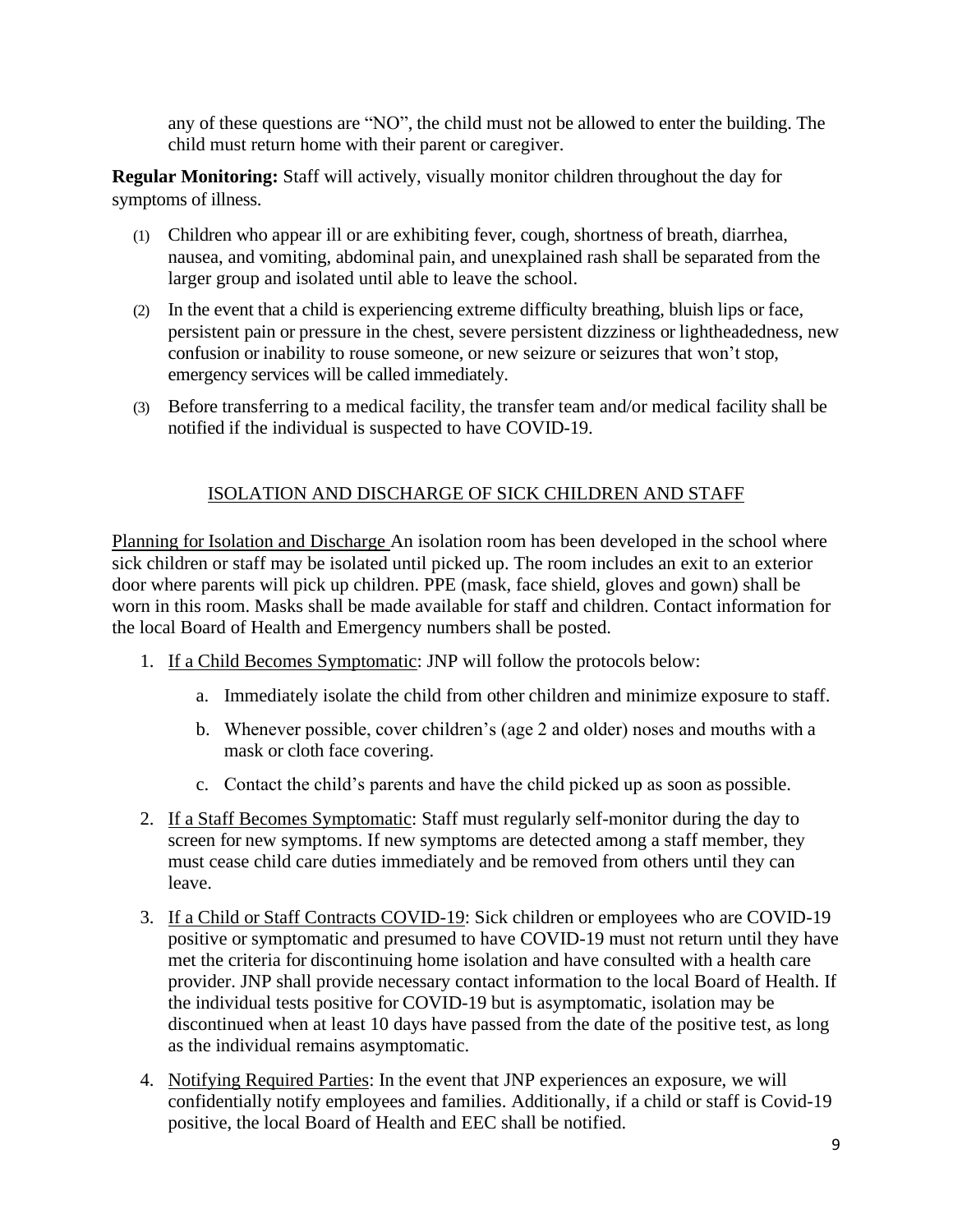5. Self-Isolating Following Exposure or Potential Exposure: In the event that a staff member or child is exposed to a sick or symptomatic person, the following protocols must be followed.

#### EXPOSURE TO COVID-19 OR SIMILAR VIRUS

- 1. If a child or staff has been exposed to COVID-19, regardless of whether the individual has symptoms or not, the child or staff must not be permitted to enter the program space and/or must be sent home. Exposed individuals must be directed to stay home for at least 14 days after the last day of contact with the person who is sick. JNP will consult with the Topsfield Public Health Nurse for guidance regarding quarantining, returning to school and what additional precautions will be needed.
- 2. If an exposed child or staff subsequently tests positive or their doctor says they have confirmed or probable COVID-19, they must be directed to stay home for 14 days from the 1st day of symptoms appearing AND be fever-free for 72 hours without fever reducing medications AND experience significant improvements in symptoms. Release from isolation for a positive individual is under the jurisdiction of the local board of health where the individual resides.
- 3. If we are informed that a child's household member or staff's household member tests positive for COVID-19, JNP will contact the Topsfield Public Health Nurse for guidance regarding quarantining, returning to school and what additional precautions will be needed.
- 4. If an Exposed Child or Staff Remains Asymptomatic and/or Tests Negative for COVID-19 they must remain in quarantine and continue to monitor for the full 14 days.

## HYGIENE AND HEALTH PRACTICES

- 1. Handwashing is our first line of defense against illness and will be done frequently throughout the day. Handwashing facilities is readily available to all staff and children. Children will be instructed to wash hands for a minimum of 20 seconds reciting the ABC's or Happy Birthday, twice. Informational posters will be at each sink.
- 2. Hand Sanitizer with at least 60% alcohol may be used with children 2 years or older with written parental permission. Sanitizer will be stored out of reach of children and used under staff supervision. Children will be taught proper usage and monitored to ensure hands wet with sanitizer do not go in mouths.
- 3. Hand sanitizing stations will be located at the entrance to the school. When appropriate, all persons entering the school will use sanitizer until they get to a classroom sink or bathroom to wash hands.
- 4. Coughs and Sneezes should be covered using tissue or caught in the inside corner of elbow. Hands will be washed after and teachers will model these procedures.
- 5. Face masks shall be worn throughout the program day whenever 6 feet of physical distancing is not possible. All children above the age of 2 years are encouraged to wear masks. Masks